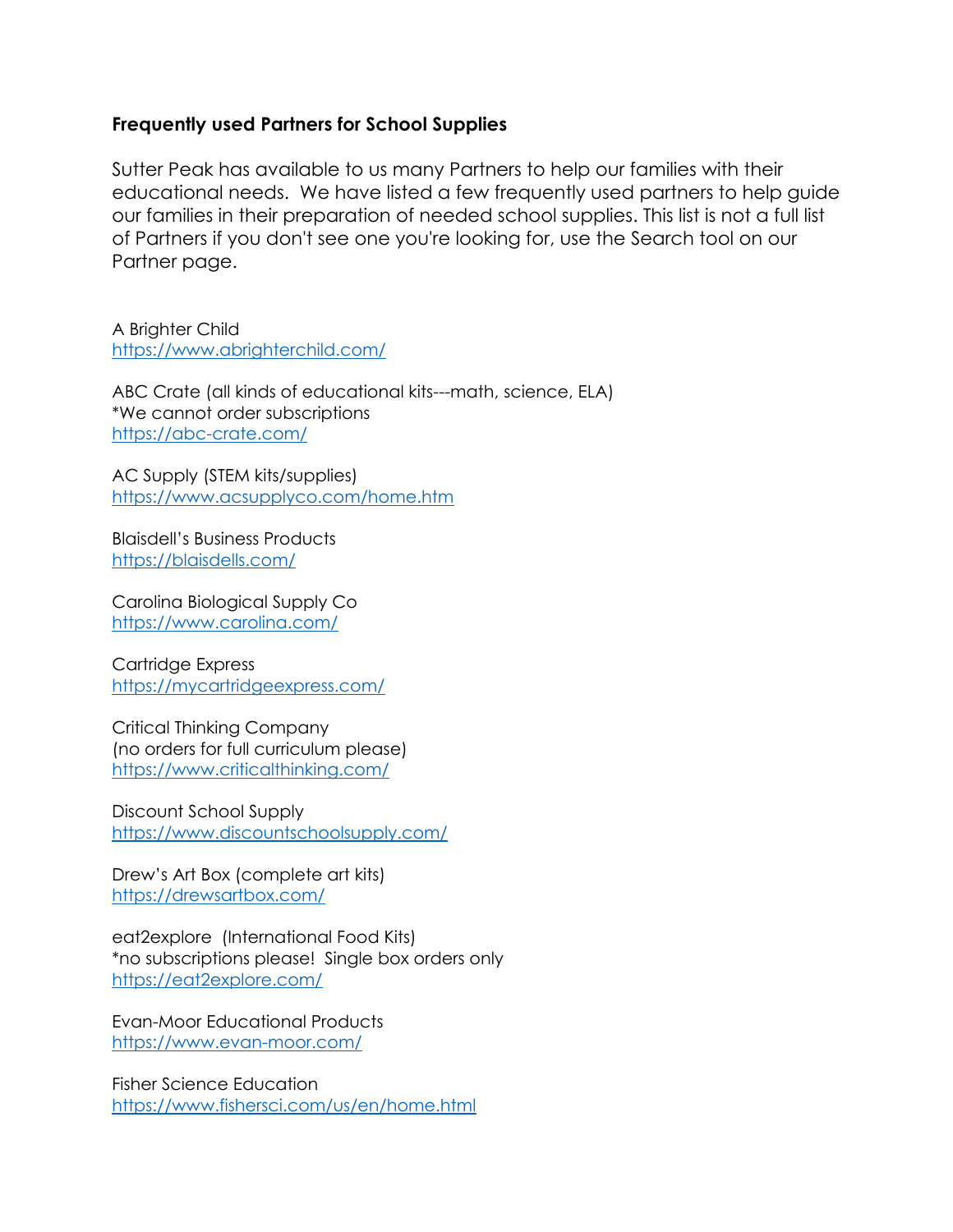Flinn Scientific (Science Kits) <https://www.flinnsci.com/>

Home Science Tools (supplies and affordable science kits) <https://www.homesciencetools.com/>

Kiwi Co (Tinker crates, etc.) <https://www.kiwico.com/> \*no subscriptions please, individual kits only

Lakeshore <https://www.lakeshorelearning.com/>

Moving Beyond the Page (Nine week packages) <https://www.movingbeyondthepage.com/>

Nasco (numerous educational materials) <https://www.enasco.com/>

Learning Without Tears (handwriting/keyboarding) <https://www.lwtears.com/>

Rainbow Resource Center <https://www.rainbowresource.com/>

**Scholastic** <https://shop.scholastic.com/parent-ecommerce/parent-store.html>

School Specialty (Educational supplies) <https://www.schoolspecialty.com/>

Super Duper Publications (great special needs resources) <https://www.superduperinc.com/>

The MarkerBoard People (Every kind of white board you can imagine) <https://dryerase.com/>

**Timberdoodle** <https://timberdoodle.com/>

Usborne Books and More <https://usborne.com/>

Wonder Crate (single kit purchases only, no subscriptions) <https://www.wondercratekids.com/?rfsn=2897296.237254>